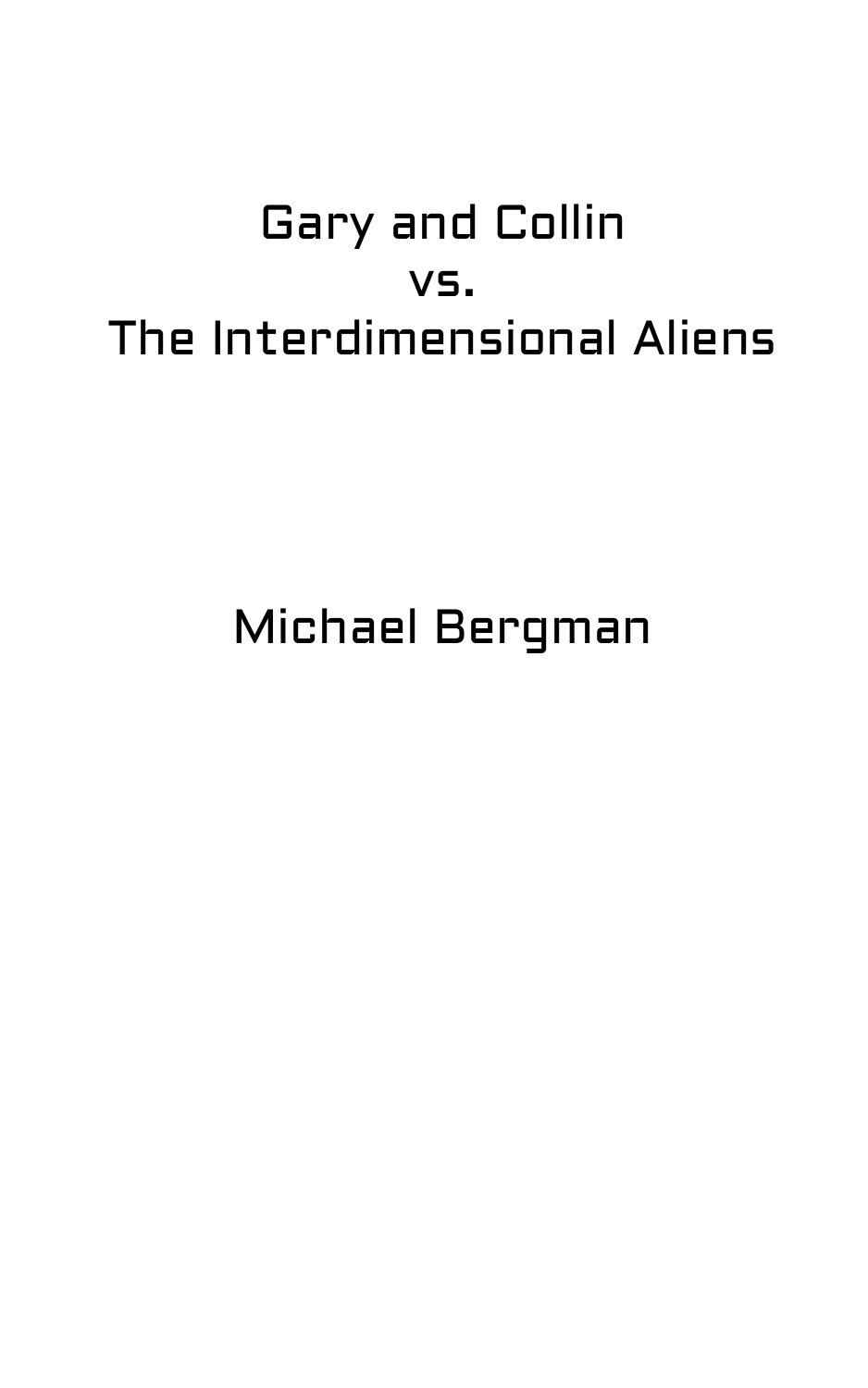*This is a work of fiction. Characters, names, and places are all products of the author's imagination. Any resemblance to actual persons, living or dead, is purely coincidental. Any actual locations, products, happenings, or events are used in a fictionalized way. Except Martin. Lunarians are real. Maybe.*

> Copyright © 2020 Michael Bergman All Rights Reserved ISBN-13: 9798679190290

Cover Image by unsplash.com/@judebeck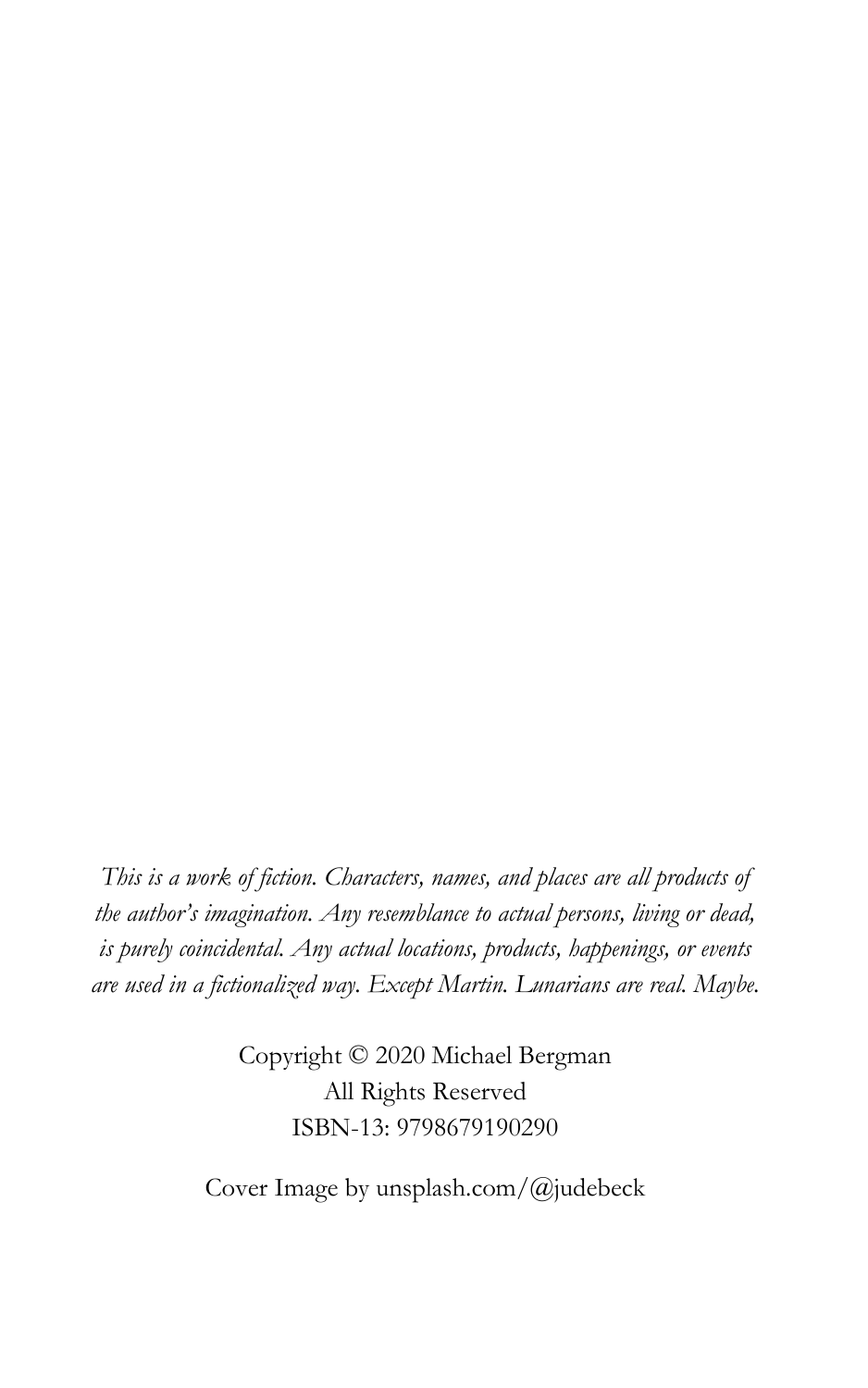## One (want to save the world?)

"Psst. Hey, you, kid. Wake up."

It was late. I don't know how late, maybe even early. I heard the whisper of the unfamiliar voice and felt the poke on my shoulder. My eyes opened in little slits. It was still dark outside the window. The only light in the room was from the nightlight near Brody's bed.

I grunted, shut my eyes, and rolled to my side.

"Kid, come on." This time there was a poke to the back of my head.

"Wha…?" I mumbled.

"I need you to wake up."

My right eye was closed and my left eye opened as I twisted my neck to glance over my shoulder. Collin was asleep in his bed. He was facedown with his eyes shut and his mouth wide open. His arm hung over the side and rested on the floor. Brody was also in his bed in the far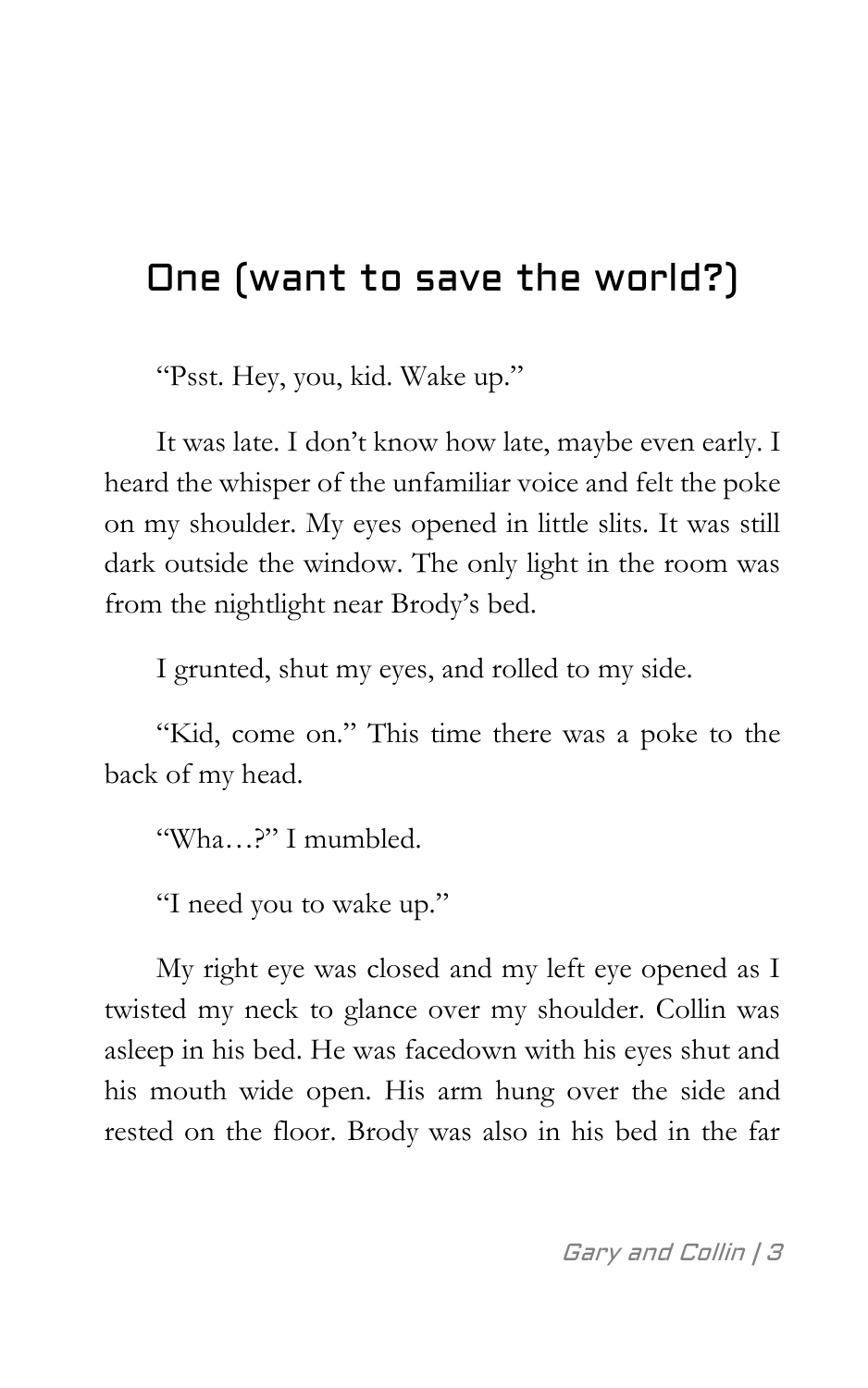corner, curled into a tight ball under his blanket, like he always slept.

I had to have been dreaming.

There was no one else in the room and the only thing out of place was the stuffed animal my dad gave me when I was five. It was this weird little alien creature with a jetblack body, purple and green stripes, and a matching tail. It had two tiny nubs that might have been ears but could have been horns. A black and purple cape was also tied to its neck. I don't know where dad got the things but, honestly, it looked like it could have been made from a sock.

I called it Martin.

But when I went to sleep, Martin was sitting atop the shelf between my and Collin's bed. At least I thought he was. Now he stood against my headboard and stared at me with his two little button eyes.

It was weird that Martin had moved but I was also groggy, so I didn't think much of it. I rolled onto my back and closed my eyes.

I heard a sigh and felt something on my chest. I opened my eyes. Martin stood on me, a foot tall. He cocked his head to his right and the button eyes blinked.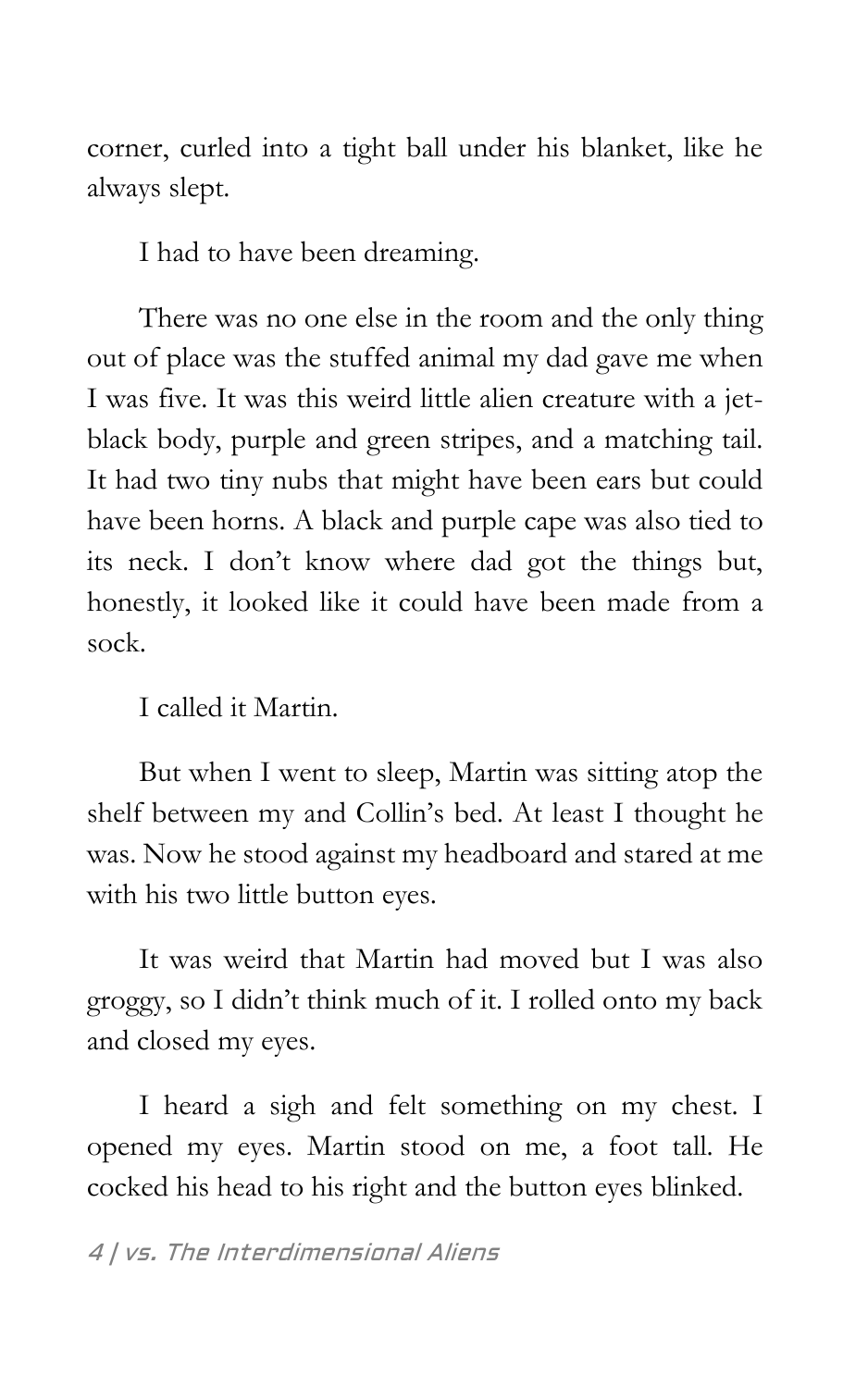"Come on, kid. You want to save the world or not?"

"Ahhhhhhhhh!!!!!!!!" I screamed, flung off my blanket and sent Martin flying. Then I ran from the room. "Mom!" There were only two bedrooms in the house. Mom's was next to ours. I slipped on the carpet but caught myself before I fell. "Mom! Mom!" I banged on her door.

She opened her door as she tied her robe around her pajamas. Her light was on and it blinded me. I squinted, shielded my eyes, and took a step back.

"Gary, what on earth?"

Frantic, I grabbed her hand and pulled her toward my room.

"Gary…"

"It's Martin. He's alive!"

"Keep your voice down," mom replied. "You're going to wake the neighbors."

I led her through the door. Collin had woken and turned on the lamp. He was sitting up in his bed, rubbing his eyes. Brody was a heavy sleeper and, to no one's surprise, was still curled tightly under his blanket, despite the commotion.

Gary and Collin | 5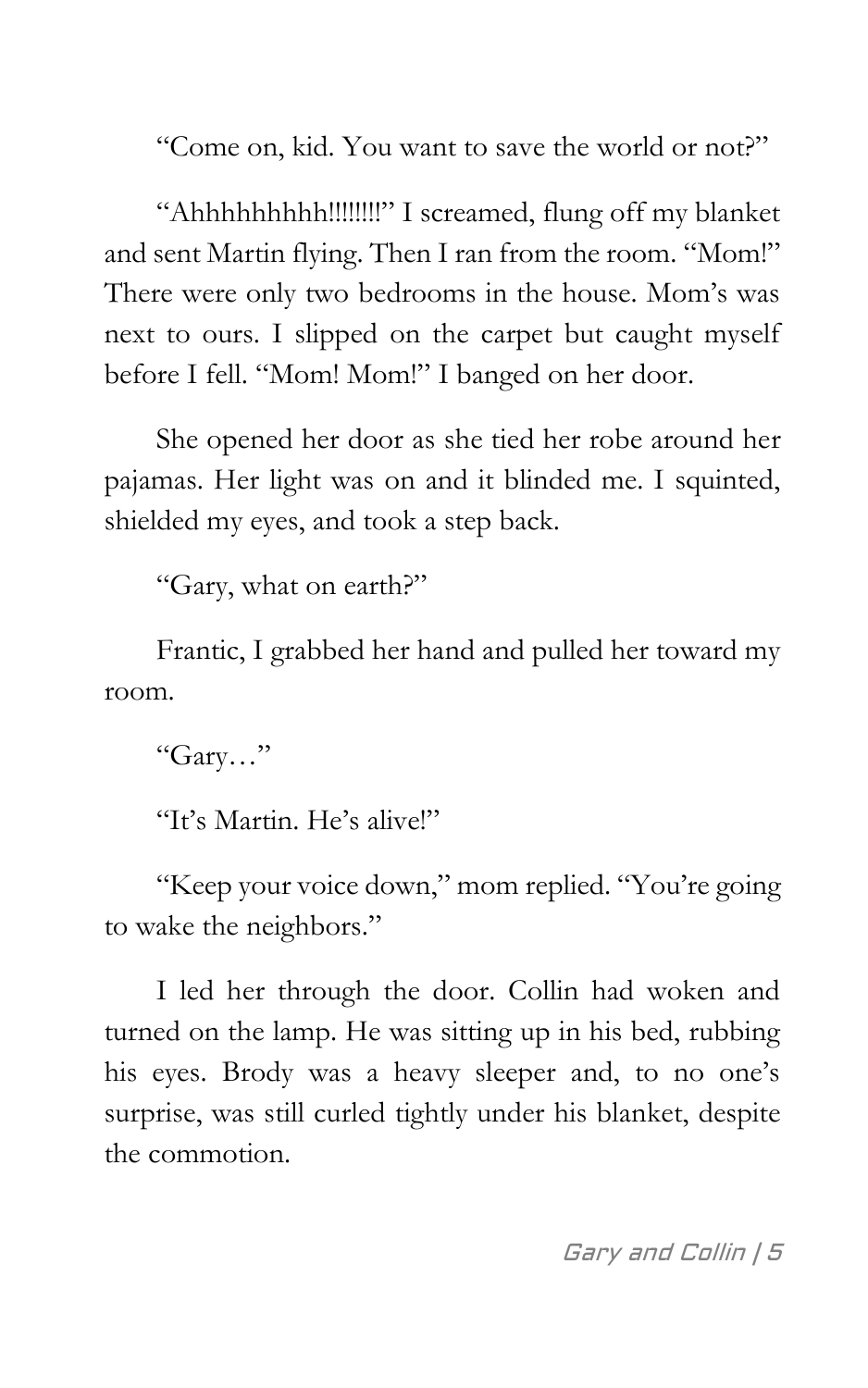"What is going on?" mom asked.

My blanket was in a crumpled heap and Martin lay lifeless in the middle of the floor. I pointed at the stuffed alien. "Martin was standing on me and talking to me."

"Your stuffed animal?" mom asked.

I nodded, wide-eyed.

"Gary…"

"I'm not lying. Martin is alive and he woke me up and was talking to me."

Collin laughed. I knew how it sounded but I wasn't making it up. I told him to shut up.

"You shut up."

"Boys," mom interjected with her stern *don't give me a reason to ground both of you* voice. Then she turned to me. "Get back in bed, Gary."

 $R_{\text{H}}$  "

"No. It's…" She glanced and looked at the clock on the dresser. "It's two in the morning. We should all be asleep."

6 | vs. The Interdimensional Aliens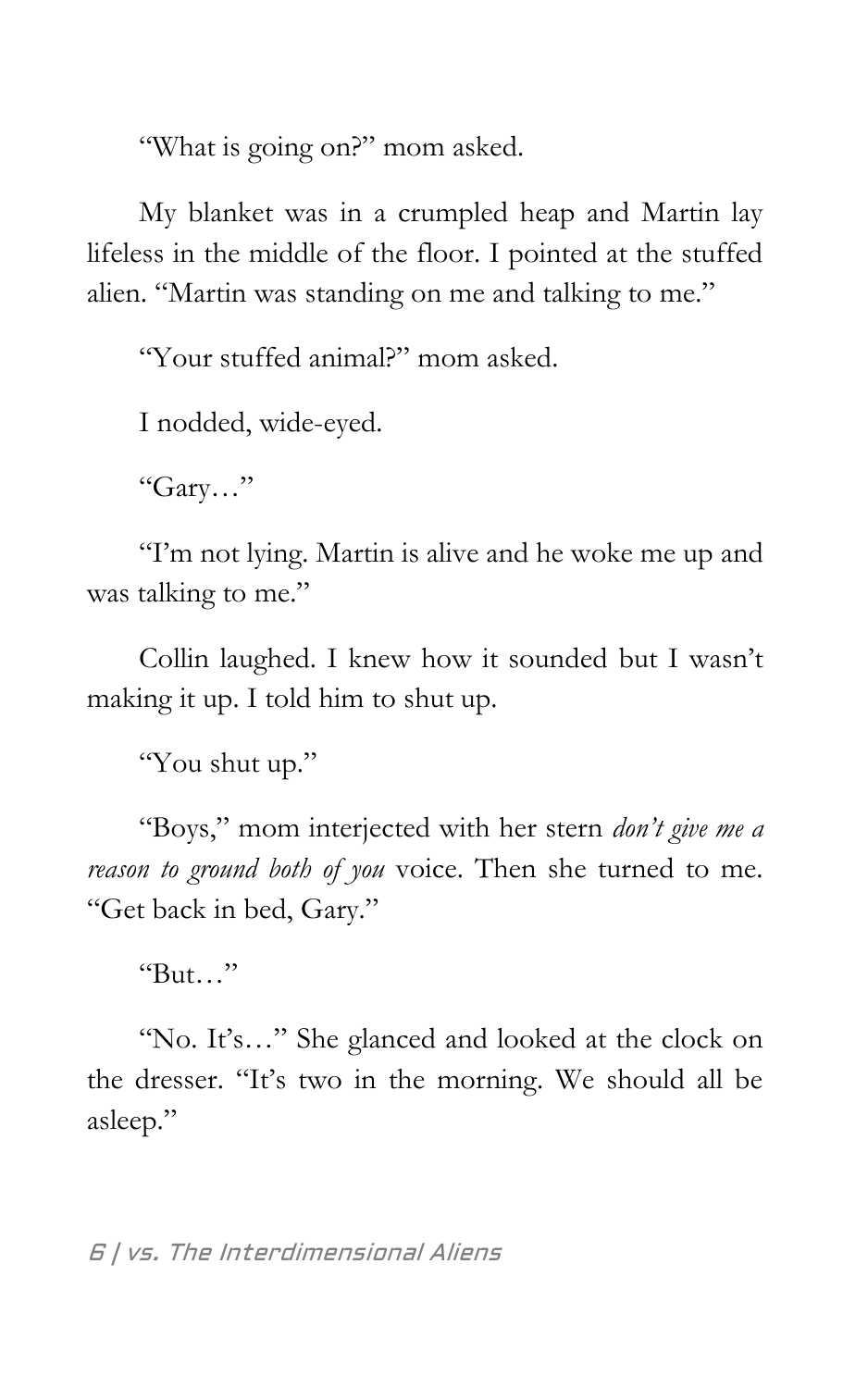"But…" I climbed onto my bed as mom picked up my blanket.

"I don't want to hear it. You have done enough today to get attention. I'm sorry he didn't call."

"No, mom, this…"

"Shhh. Lay down." I did as she said. She wasn't going to listen, so there was no reason for me to keep arguing. Mom placed the blanket over me and tousled my thick blond hair before giving me a kiss to the forehead. "Go back to sleep." She glanced at Collin. "Both of you."

Collin also laid down and pulled his sheet to his chin. Mom shut off the lamp and crept to the door, stepping over Martin in the process.

"Good night," she said as she pulled the door shut.

I rolled onto my left side so I could see Martin in the soft glow of the nightlight.

"What was that about?" Collin asked.

Collin was my cousin and Brody was my brother. Though, technically I guess, Collin was our uncle. He was my dad's half-brother. He had lived with Uncle Zach since he was two. That was until a year-and-a-half ago when he moved in with us. Now, he was almost more like a brother.

Gary and Collin | 7